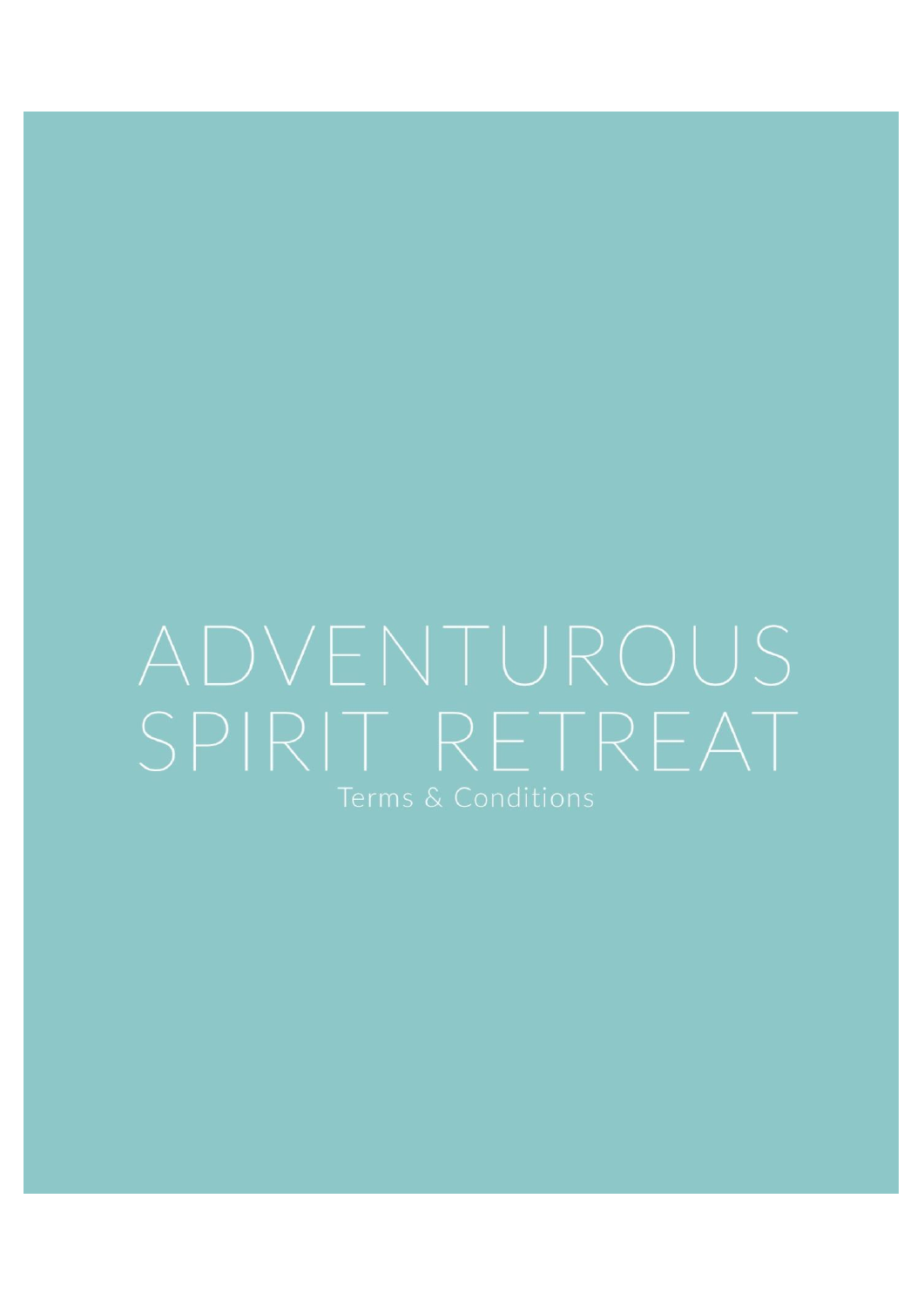With all packages a non-refundable \$1000AUD deposit is required upon booking. Full payment (the balance) must be made within 10 weeks prior to the retreat start date. This is a female-only getaway. Guests must have adequate travel insurance to cover all activities listed and must be over 18 years of age. For further information about Adventurous Spirit Retreats please see policies & conditions and booking terms.

### POLICIES & CONDITIONS

PAYMENT POLICY To reserve your place on our retreat, a non-refundable booking fee of \$1000 AUS is required upon confirmation within 3 working days to secure the reservation. Full payment (the balance) must be made within 10 weeks prior to the retreat start date. Prices are based per person, but DO NOT include flights, insurance visas and anything not stipulated in the information pack. Clients must have proof of adequate travel insurance to cover all activities listed prior to the retreat start date.

CANCELLATION POLICY Due to our need to commit to accommodation and other arrangements in advance, fees paid cannot be refunded for any reason.

PASSPORTS, VISAS AND DOCUMENTS It is the responsibility of each participant to obtain a valid passport, visa(s) and necessary certificates for any country to be visited in connection with an Adventurous Spirit Retreat.

THIRD PARTIES Adventurous Spirit Retreats holds no responsibility for the actions or omissions of third parties or independent contractors, including in the event that they modify the nature of a service on a retreat as compared with the advertised nature of the service.

GENERAL WAIVER You acknowledge that during a retreat you participate voluntarily in any and all activities arranged by the retreat organizers, and insofar as legally permissible, surrender your right to any cause of action against Simple Sacred Spaces Pty Ltd, Adventurous Spirit Retreats, Leanna McNeil or Lisa Turnbull arising from any loss or damage to person or property that occurs during a retreat.

BOOKING TERMS & CONDITIONS Adventurous Spirit Retreats is a trip operator (hereinafter referred to as "we", "us" and "our"), and "you" are an individual who wishes to book and travel on a trip operated by us ("Vacation").

### 1 PASSPORT & VISAS

1.1 You must have a valid passport for international travel. Many countries require at least 6 months' validity from the date of return and some countries require a machine- readable passport. 1.2 When assisting with an international travel booking, we will assume that all travellers on the booking have a valid Australian passport. If this is not the case, you must let us know.

1.3 Any fines, penalties, payments or expenditures incurred as a result of such documents not meeting the requirements of those authorities will be your sole responsibility (except to the extent caused by fault on our part).

### 2 DEPOSIT & FINAL PAYMENTS

2.1 You will be required to pay a deposit or deposits when booking. We will advise you of how much that amount will be.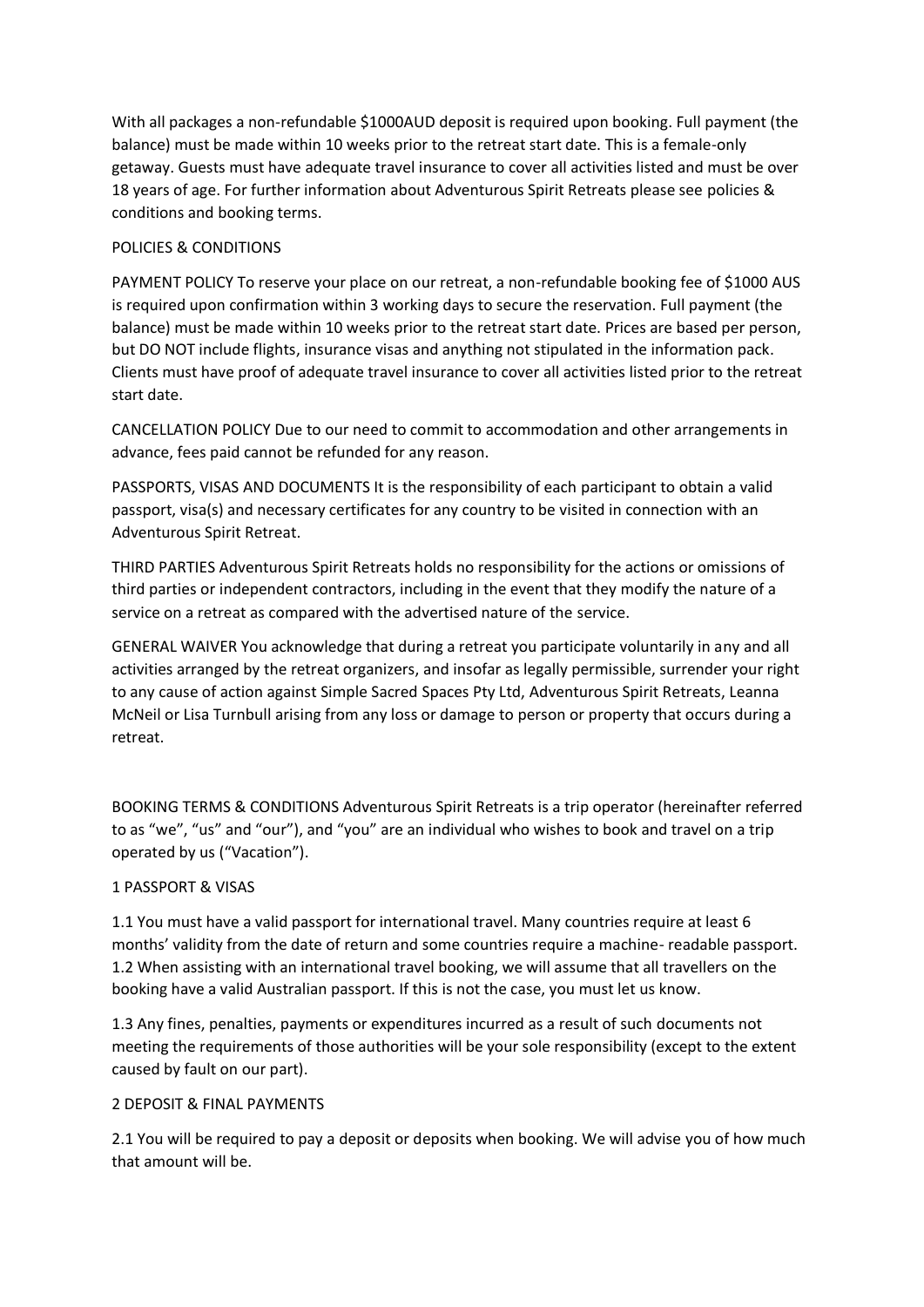2.2 All deposits are non- refundable for changes of mind or cancellations by you (subject to your rights under the Australian Consumer Law).

2.3 Final payment is required to be made no later than 10 weeks prior to departure unless otherwise stated. Some airfares or services must be paid in full at the time of booking (will be informed).

2.4 On receipt of your deposit, subject to availability and at our discretion, we will reserve your place on your selected Vacation. A contract is only made between you and us upon your booking being confirmed and accepted by us and our communication thereof to either you or your travel agent.

# 3 PRICES

3.1 All prices are subject to availability and can be withdrawn or varied without notice. Please note that prices quoted are subject to change. Price changes may occur by reason of matters outside our control which increase the cost of the product or service. Such factors include adverse currency fluctuations, fuel surcharges, taxes and airfare increase. Please contact your consultant for up-to date prices.

# 4 CANCELLATIONS BY YOU

4.1 There are no refunds available once you have committed to this Vacation.

# 5 CANCELLATIONS BY US

5.1 We reserve the right to change or cancel any trip departure in accordance with operating requirements or circumstances beyond our control.

5.2 We are not liable for any changes, amendment or cancellation penalties incurred on any other travel arrangements purchased separately by you due to our cancellation or rescheduling.

5.3 If the change or cancelation is due to force majeure (i.e. circumstances like political unrest, war or threat of war, riots, civil strife, closure of airports or ports, industrial disputes, terrorist activity, natural and nuclear disasters, fire, epidemic health risk, Acts of God, adverse weather conditions or other similar events beyond Adventurous Spirit Retreats control there is no refund.

### 6 VACATION DETAILS AND CONDITIONS

6.1 The information in our brochure is correct to the best of our knowledge, but we cannot guarantee that any item or amenity mentioned will be available, especially where we have no direct control over it.

6.2 With respect to our touring program we will do our best, at our discretion, to select accommodations, sightseeing trips and transportation to give you good value for your money. We constantly strive to improve trip itineraries and features. If such improvements can be made, or unforeseen circumstances beyond our control make changes necessary, we reserve the right to vary itineraries and to substitute hotels.

6.3 Any special meal requirements will be made on a request basis only. We cannot guarantee special meal requests nor will assume any responsibility or liability if client's special meal requests are not fulfilled.

6.4 We reserve the right to alter or substitute the type, size of vehicle and/or the style of transport mentioned in the brochure, resulting in occasionally having to utilize transport without some of the features including WiFi & power outlets.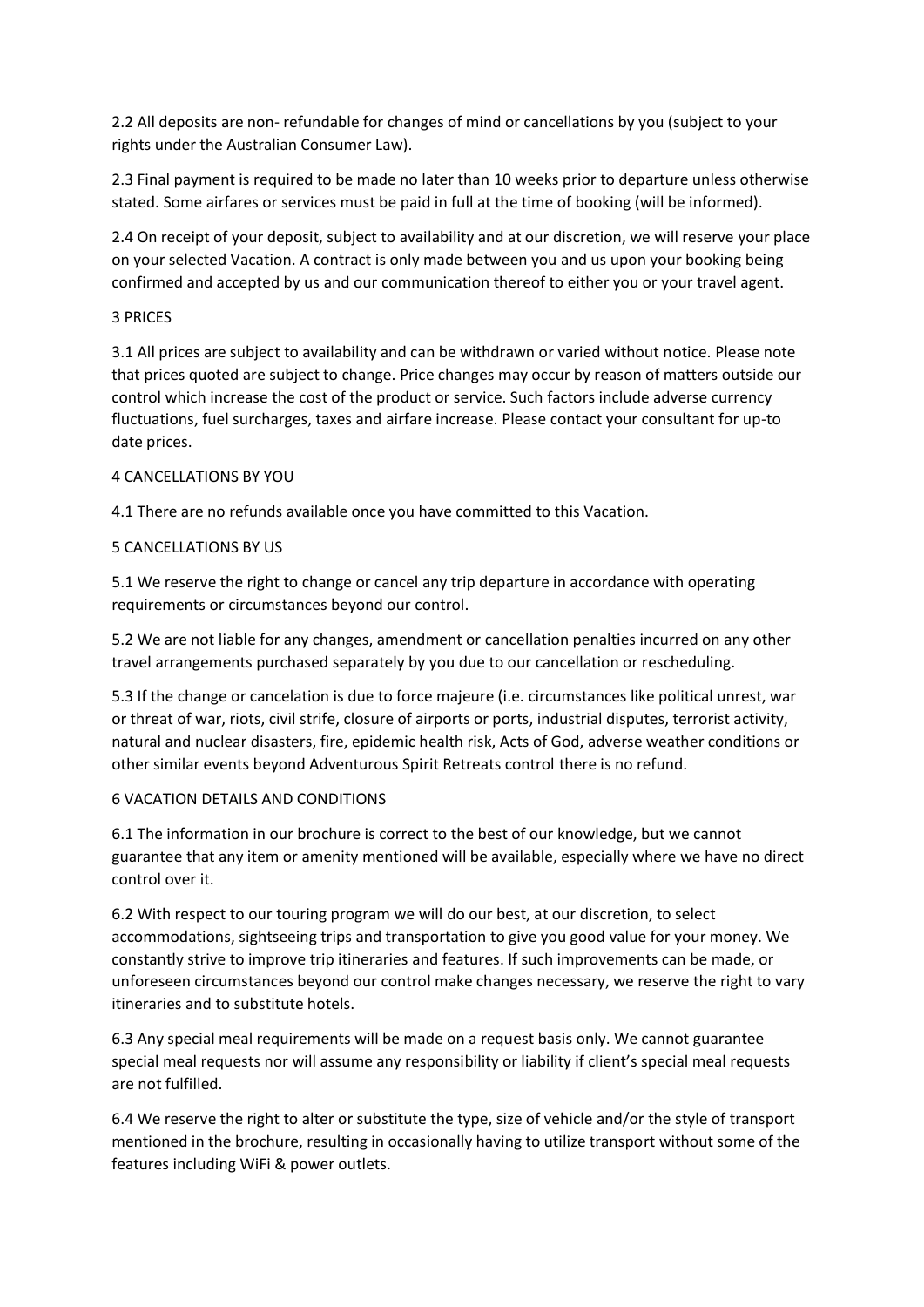### 7 LIMITATION OF LIABILITY

7.1 Any information or advice provided is of general nature only. You acknowledge that: (a) your choice to participate in this Vacation is solely at your own risk; (b) you must rely entirely on your own enquiries and judgment in relation to the Vacation or anything offered by us; (c) taste and preferences change from person to person and that we cannot possibly guarantee your satisfaction with the Vacation. Accordingly, we disclaim any liability for any non-economic loss including without limitation loss of enjoyment, disappointment, distress or frustration, whether physical or mental;

(d) we are not liable for any reckless or negligent act or omission by you, and our liability is excluded to the extent of your contribution to any liability; and (e) we are not liable for any action of any third-party or anything outside of our reasonable control.

7.2 We are not responsible for and accept no liability in respect to any claims, losses, damages, costs or expenses arising out of: (a) personal injury, sickness, disease, accident or death, however caused, including without limitation, where same results from your conduct on Vacation; (b) loss or damage to or delay of baggage or other property unless resulting from our negligence in which case our liability shall be limited to the actual loss but in no event would exceed the total Vacation cost; and (c) delays and loss as a result of government action, weather, mechanical breakdown, equipment failure, labour disputes, sickness, acts of war, insurrection, terrorism, Acts of God or any other causes beyond our control. We cannot be responsible for interruption of air carrier service due to airline default.

7.4 Our liability arising in connection with these Terms and Conditions or the Vacation is limited as follows: (a) we exclude all liability for consequential, special, indirect, non-economic or remote loss, including loss of opportunity or business; (b) our total maximum total liability arising in connection with these Terms and Conditions is capped to the total amount paid to us for the specific Vacation; (c) our liability is excluded to the extent that you contributed to the liability; (d) we exclude any liability or claim unless you commenced a claim against us in a court of competent jurisdiction within 6 months of the date of the Vacation, otherwise they are waived and released; (e) our liability is subject to your duty to mitigate your loss

7.5 All of the above subclauses are cumulative to one another and are applied to the maximum extent permitted by law.

### 8 RELEASE AN INDEMNITY

8.1 To the maximum extent permitted by law, you agree to release the Released Parties from all Loss or Claims arising out of or in any way connected with any Relevant Matter. You further waive any and all rights and benefits otherwise conferred by any statutory or non-statutory law of any jurisdiction that would purport to limit the scope of a release or waiver.

8.2 To the maximum extent permitted by law, you agree to indemnify, defend and hold harmless the Released Parties from any Loss or Claims arising out of or in any way connected with any Relevant Matter.

8.3 In this clause: (a) Claim means a claim, action, proceeding or demand made against a person concerned, however it arises and whether it is present or future, fixed or unascertained, actual or contingent. (b) Loss means a damage, loss, cost, expense or liability incurred by the person concerned however arising, including without limitation penalties, fines, and interest and including those which are prospective or contingent and those the amount of which for the time being is not ascertained or ascertainable. (c) Released Parties means us and our officers, directors, shareholders,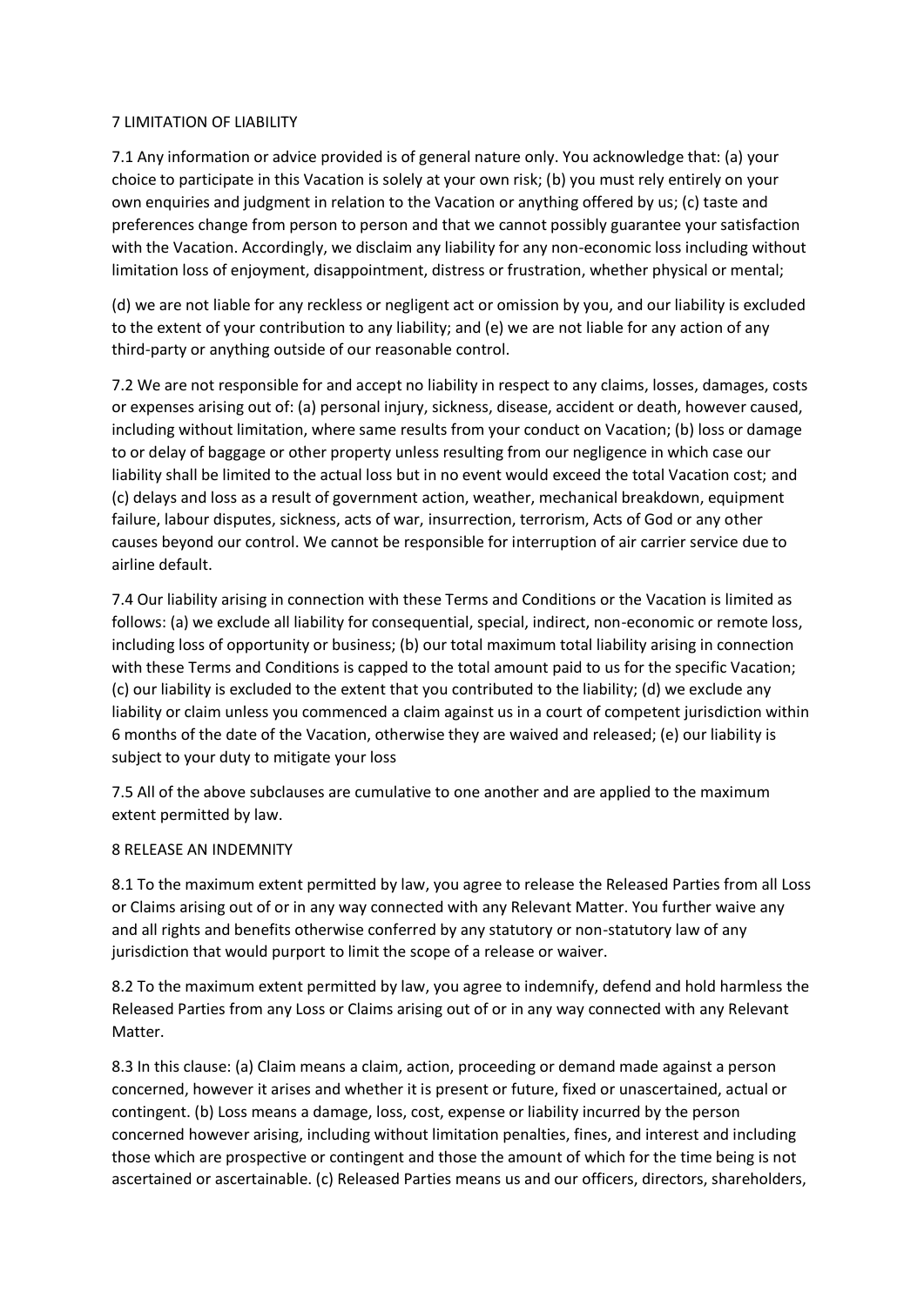agents, employees, consultants, associates, affiliates, subsidiaries, related parties, related body corporates, sponsors, and other third-party partners. (d) Relevant Matter means anything in connection with: (i) any damage to person, property, personal injury or death; (ii) your breach of these Terms and Conditions; (iii) any matter for which we have purported to exclude or disclaim liability for under these Terms and Conditions; (iv) your breach or failure to observe any applicable law.

# 9 TRAVEL INSURANCE

9.1 Travel insurance is compulsory on our trips. It is strongly recommended that you take out comprehensive insurance coverage for cancelation, personal injury, death, medical expenses, repatriation expenses and evacuation expenses before you travel on the Vacation. We strongly recommend your insurance also covers cancellation, personal liability and loss of personal property. Please check that the insurance covers all of the activities that you are going to be participating in. Some policies exclude certain adventure activities. This should be arranged as soon as you have received confirmation of our final numbers and trip go ahead.

9.2 We cannot be held responsible for your failure to take out appropriate insurance. You also agree to indemnify us against all third-party claims, actions, damages and remedies which may be brought against us in respect of your participation in the Vacation.

# 10 ILLNESS OR ABSENTEEISM

10.1 In the event of your withdrawal from a Vacation after the commencement as a result of illness, you must obtain a medical certificate to support any insurance claim. No refunds will be made for any absence or withdrawal from the trip. Under no circumstances can we be held responsible for rain or weather conditions, nor can any Vacation be cancelled or amended by you at any time on the basis of rain or weather conditions.

### 11 LUGGAGE RESTRICTION

11.1 Luggage is restricted to one reasonable sized, non-expanding suitcase size up to 73cm x 50cm x 25cm (29" x 20" x 10") and the maximum weight of 44lbs (20 kilos) plus one small hand/day bag that can go on the coach with you. No metal frame backpacks are allowed. We reserve the right to refuse to accept larger suitcases on trip.

### 12 GENERAL CONDITIONS

12.1 Entire Contract: The booking conditions detailed herein contain the entire contract between you and us.

12.2 Disclaimer: Each party acknowledges that it has not relied on any representation, warranty or statement made by any other party, other than as set out in this Agreement. No representation, term, warranty or condition can be expressed or implied by reference to any other writing, advertisement or conversation.

12.3 Variation: This contract may only be varied in writing by a duly authorised officer or director of Adventurous Spirit Retreats.

12.4 Relationship: The relationship of the parties to this Agreement does not form a joint venture or partnership.

12.5 Waiver: No clause of this Agreement will be deemed waived and no breach excused unless such waiver or consent is provided in writing.